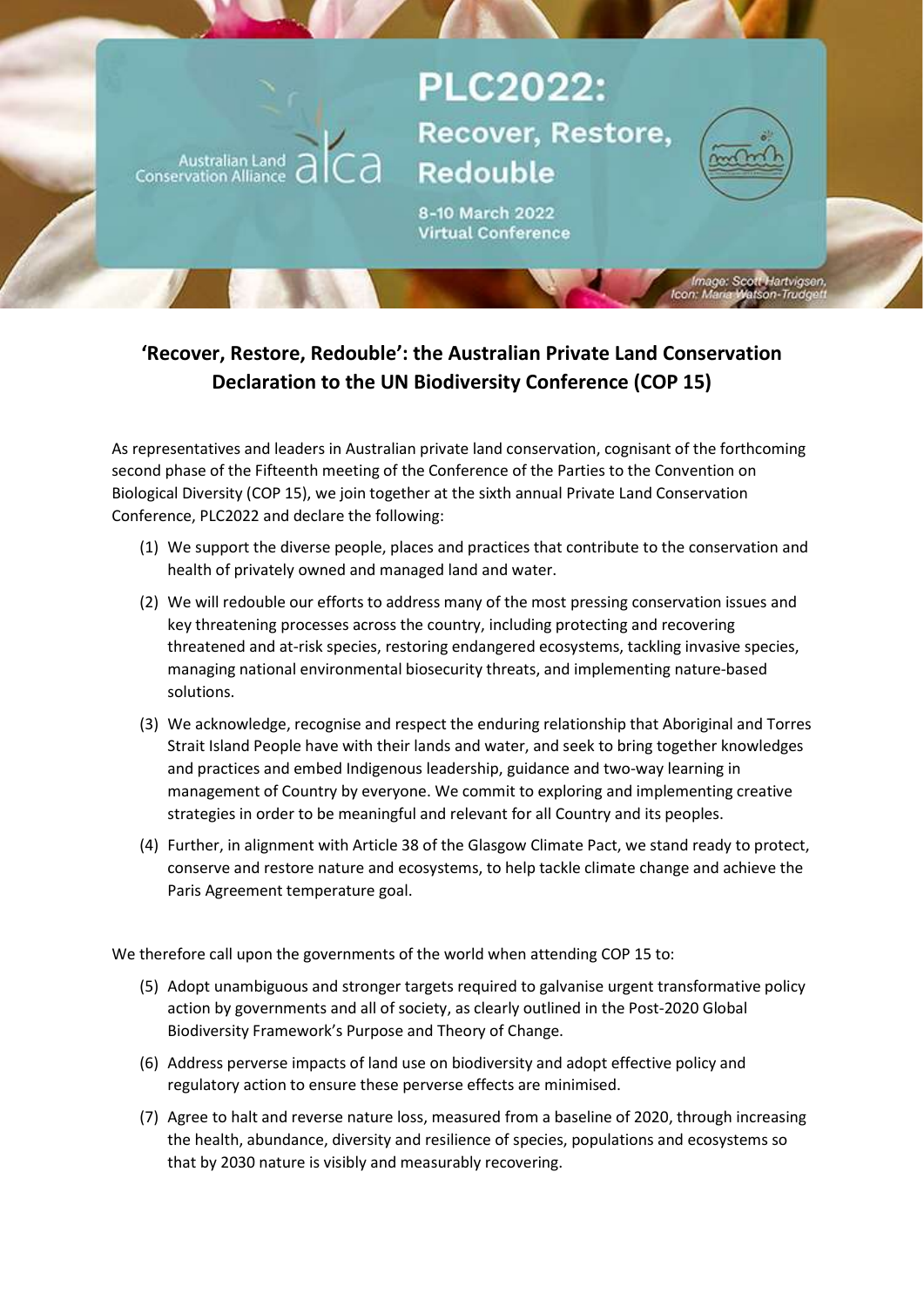- (8) Agree that by 2050, nature must recover so that thriving ecosystems and nature-based solutions continue to support future generations, the diversity of life and play a critical role in halting runaway climate change.
- (9) Agree to adopt strong, clear and unambiguous targets for their own country that make significant contributions to the global target to protect at least 30 per cent of land and 30 per cent of sea by 2030.
- (10) Agree to respect, protect and fulfill Indigenous rights, lands, and resources; ensuring free, prior and informed consent (FPIC) and other mechanisms for full and effective participation of Indigenous Peoples.

We further call upon the Australian Government to:

- (11) Publicly commit Australia to the actions contained within the 'Recover, Restore, Redouble' Declaration (the 'Triple R Declaration'); and
- (12) Provide the resources required to scale up and sustain action in private land conservation in Australia;
- (13) Noting Australia's membership of the High Ambition Coalition for Nature and People, adopt a target to protect at least 30 per cent of Australian land and 30 per cent of Australian sea by 2030.

As undersigned by Saturday 12 March 2022:

## **Organisations**

Australian Association of Bush Regenerators, c/o Suzanne Pritchard, Sydney, New South Wales

Australian Land Conservation Alliance, c/o Jody Gunn, Victoria, Boon Wurrung and Woi Wurrung (Wurundjeri nation) country

Australian Wildlife Conservancy, c/o Tim Allard

BirdLife Australia, c/o Samantha Vine

Bush Heritage Australia, c/o Heather Campbell

Cassinia, c/o Paul Dettmann, Kyneton, Victoria, Taunguraung country

Coal Point Progress Association, c/o Suzanne Pritchard, Coal Point, New South Wales, Awabakal country

Datasticians, c/o Graham Griffin, Pillar Valley, New South Wales

Ecoplanning Pty Ltd, c/o Lucas McKinnon, Bulli, New South Wales, Dharawal country

Greening Australia, c/o Hugh Wareham

Landcare NSW, c/o Turlough Guerin, Mascot, New South Wales, Gadigal (Eora nation) country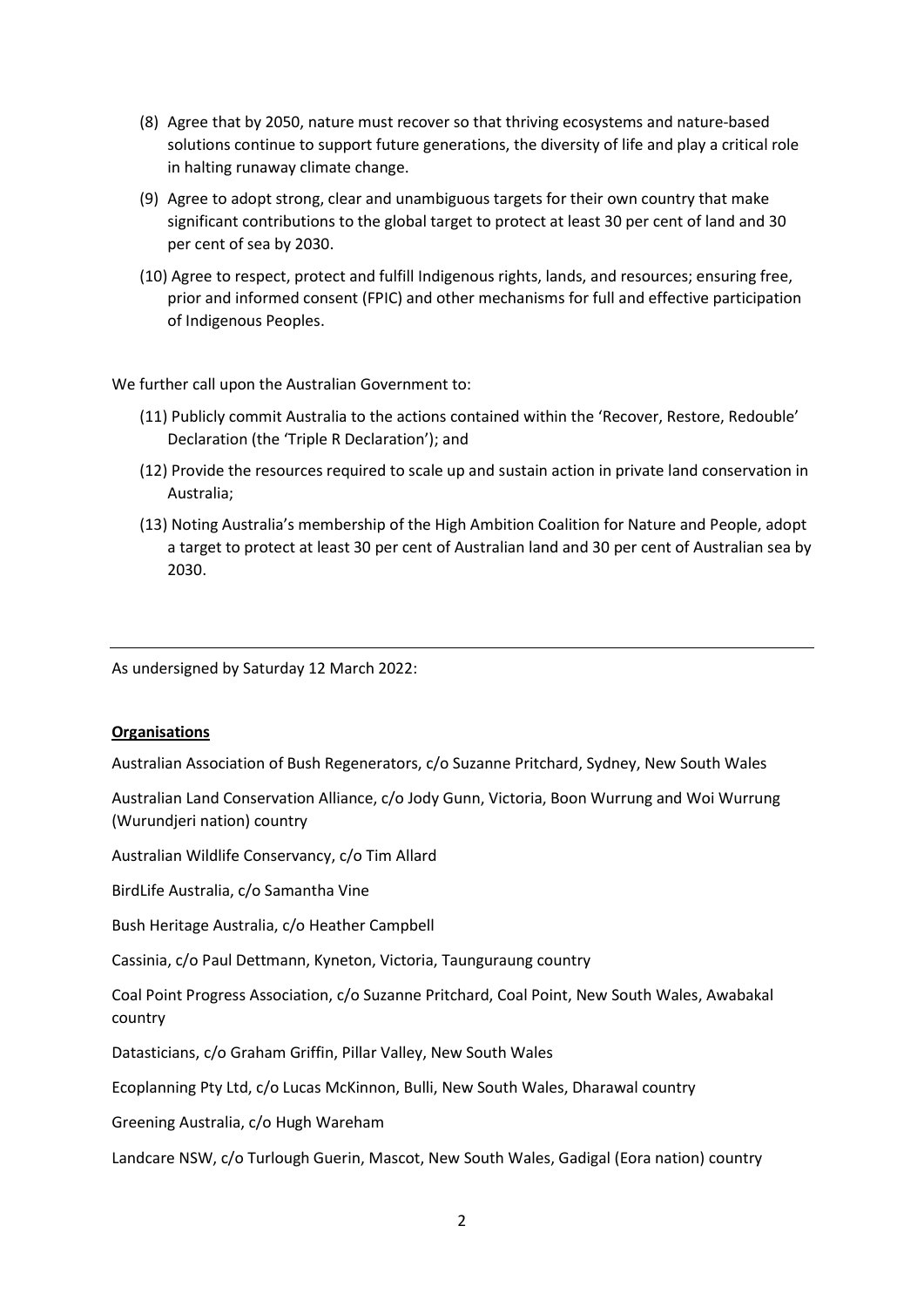Landlife company, c/o Jeroen van Veen, Wedderburn, Victoria, DjaDjaWurrung, Wautharong, Kamilaroi, and Wuradjeri country Nature Foundation, c/o Hugo Hopton, South Australia NSW Biodiversity Conservation Trust, c/o Paul Elton, Vincentia, New South Wales, Yuin country South Endeavour Trust, c/o Tim Hughes, Cooktown, Queensland Tasmanian Land Conservancy, c/o James Hattam, Tasmania The Bimblebox Alliance Inc., c/o Paola Cassoni, Alpha, Queensland The Western Australian Biodiversity Science Institute, c/o Renee Young, Perth, Western Australia, Whadjuk country Thriive Consulting, c/o Misty Neilson, Three Moon, Queensland Trees For Life, c/o Natasha Davis, Brooklyn Park, South Australia, Kaurna country Wandiyali Restoration Trust, c/o Carolyn Larcombe, Googong, New South Wales, Ngunawal country

## Individuals

Glen Bain, Mountain River, Tasmania, Palawa country Lis Bastian, Blackheath, New South Wales, Gundungurra country Daniel Brake, Winston Hills, New South Wales, Dharug country David Brennan, St Ives Chase, New South Wales, Dharug country Sarah Castine, Wynnum, Queensland, Jaggera and Turrble country Peter Cochrane, Bronte, New South Wales, Gadigal country Michael Cornish, Bridgewater, South Australia, Peramangk country Natasha Davis, Prospect, South Australia, Kaurna country Cath Dickson, Hobart, Tasmania, Palawa country Phil Duncan, Mascot, New South Wales Mathew Hardy, Northcote, Victoria, Wurundjeri country Eleanor Hetharia, Newstead, Tasmania Martine Holberton, Melbourne, Victoria Melissa Huntsman, Wollongong, New South Wales, Dharawal country Andrew Knight, Bentley, Western Australia, Noongar country Mellisa Mayhew, Tulmur (Ipswich), Queensland, Yuggera and Ugarapul country Libby McIntyre, Dubbo, New South Wales, Wiradjuri country Deborah Metters, Goodna, Queensland